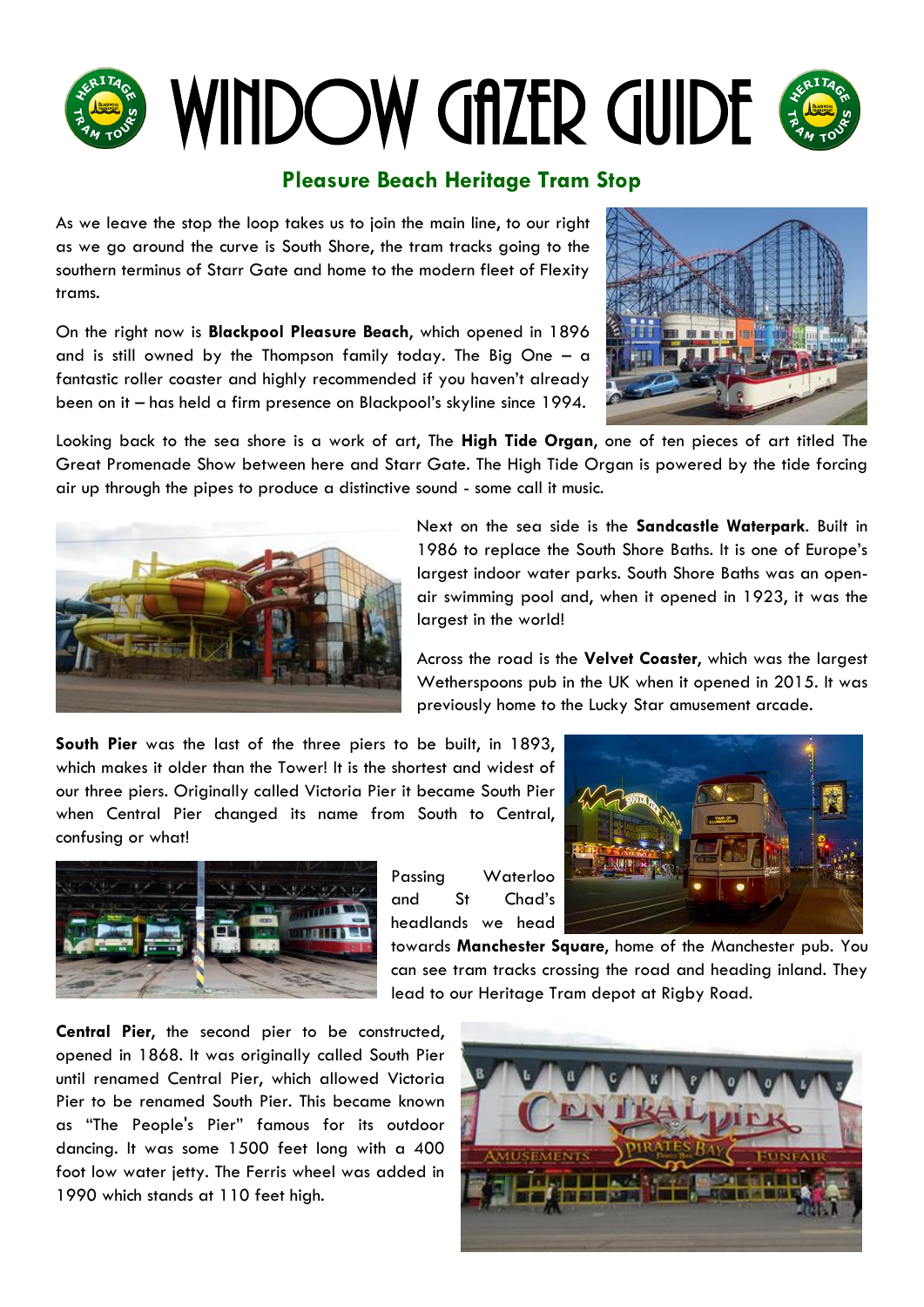**Tussauds** is the popular waxworks attraction. Marie Tussaud was an early example of an independent entrepreneurial woman who learned her trade in Paris, brought her young family to Britain to develop the waxworks as a tourist attraction.



Next to Tussauds is the **Sealife Centre**, where you can come face to face with sharks and other species in a see-



through ocean tunnel. Across the road the **RNLI lifeboat station** is between the tramway and the sea.

**Coral Island** is Blackpool"s biggest indoor amusement centre with its own bars and casino.

You can"t miss the **Blackpool Tower** which has dominated the Fylde coast skyline since it opened in 1894. At 518ft (158m) tall the structure needed 2586 tons of steel and iron to complete it. The view from the top is incredible.



The **Tower Headland**, opposite The Tower, is often used for outdoor events and features the Comedy Carpet, which pays tribute to over 1000 comedy stars with their punchlines and catchphrases. If you see people around here 'reading the pavement' - that's the Comedy Carpet!



Festival House, clad in distinctive golden

stainless steel shingles, is home to a restaurant, the **Tourist Information Centre** and the Wedding Chapel, the only building on the seaward side of the promenade where couples can get married by the beach.

#### **North Pier & Tower Heritage Tram Stop**

**North Pier** was Blackpool"s first pier, opening its doors in 1863 and originally just called Blackpool Pier, and remains the most genteel of our 3 piers. It is a Grade II Listed building and all three of Blackpool"s piers are on the World Monuments Watch List. The tram tracks that head inland lead to Blackpool's main railway station, Blackpool North.





The tram tracks bend around the **Metropole Hotel** which was built in 1875, opening as Bailey"s Hotel. In 1939 the government requisitioned the hotel as part of the war effort. In 1955, Billy Butlin purchased the hotel for his Butlins holidays chain. It remains the only hotel in Blackpool actually on the Promenade - every other hotel is on the landward-side of it!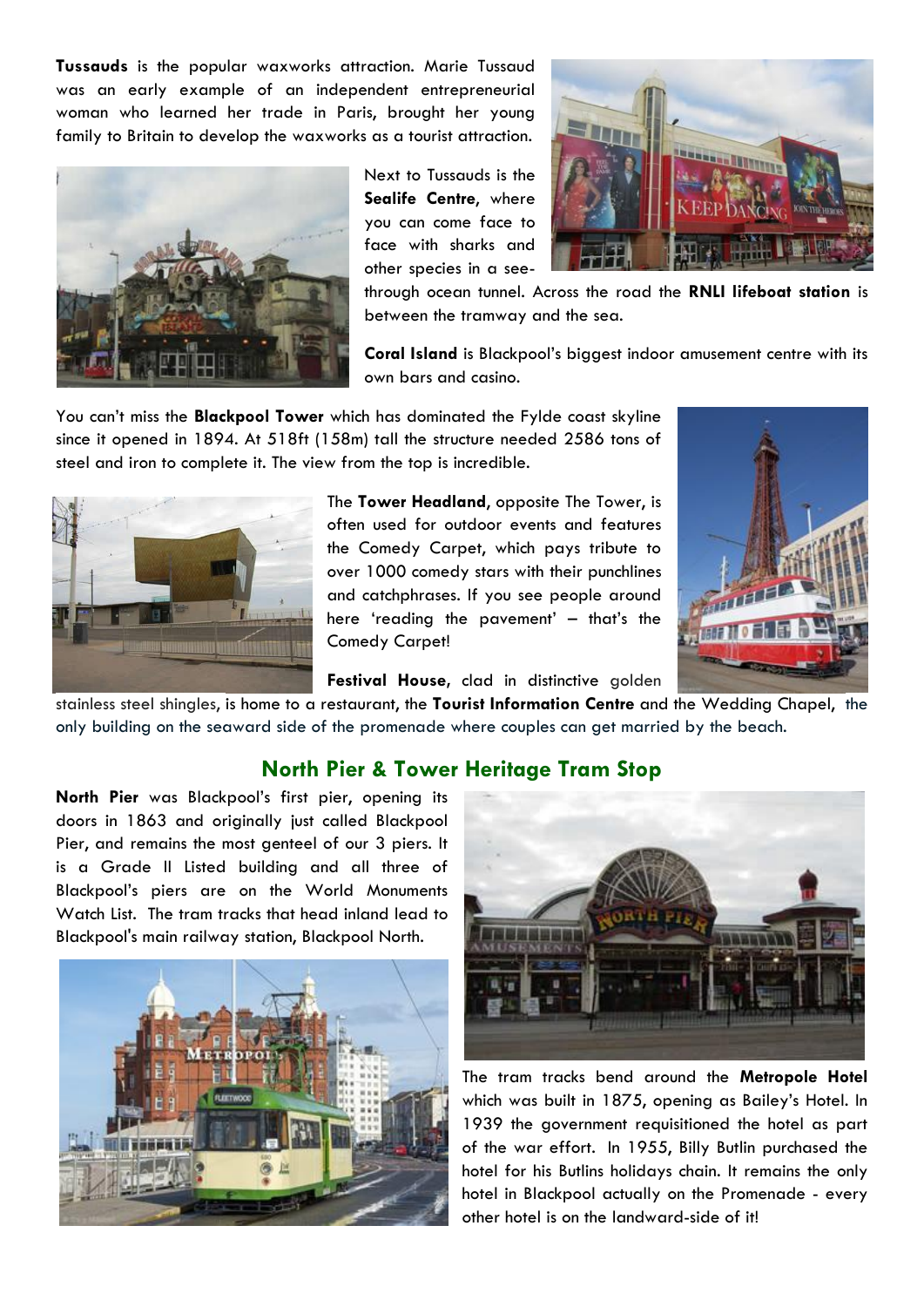

The imposing **Imperial Hotel** was established in 1867 and is a large Victorian red brick building in what, before development, was Claremont Park. The Queen stayed at this hotel when visiting Blackpool, as did Charles Dickens many years earlier and a number of British Prime Ministers. It hosted many concerts in its ballroom in the 1970s with bands including UFO, Judas Priest and Joy Division playing here.

A few hotels beyond the Imperial is a much smaller hotel, **The Strand**, famous to Coronation Street fans as being the location where Alan Bradley met his death after running into the path of a Blackpool tram whilst chasing Rita Fairclough. This episode was screened on 8th December 1989 watched by millions as this storyline reached its climax in Corrie's 3,002<sup>nd</sup> episode.

We descend the steepest gradient on the tramway as we reach **Gynn Square**. This was the terminus of the Blackpool Tramway until Blackpool Corporation took over the Blackpool and Fleetwood Tramroad Company in 1920. The Blackpool system was extended to join with the Tramroad track which started at Talbot Road

Railway Station (later, Blackpool North) forming the full tramway from South Shore to Fleetwood.

As we climb the hill from Gynn Square you can see the sunken **Jubilee Gardens** with the **Blue Light Emergency Services Memorial** in the form of four people holding hands and lit in a suitable blue hue at night. The memorial honours all four emergency services and was erected in memory of three local police officers who drowned in the sea near here on 5th January 1983 whilst trying to rescue a man who had gone into the sea to save his dog.



As the Promenade flattens once more we reach the former location of **Uncle Tom's Cabin**. First built in 1860



on the cliffs of the town"s coastline it was a small clifftop hut where landlady Margaret Parkinson sold refreshments to the adventurous visitors who took the cliff path along the coast from Blackpool – long before the Promenade"s smooth surfaces were laid! The original building was demolished in 1908 due to the erosion of the cliffs, with a new building constructed close-by on what is now the Queens Promenade. The building still stands and is now home to Ma Kelly"s Showboat sports and showbar.

#### **Cabin Heritage Tram Stop**

At the edge of the prom is **The Cabin Lift** which used to take holidaymakers to the foot of the cliffs and an

outdoor swimming baths, which is now a go-karting track. Now unused the lift is yet another of Blackpool"s Grade II Listed buildings.

If you are travelling with us during the annual illuminations period this location is where you will start to see one of the highlights – the **animated and illuminated tableaux**. They change a little each year but the children"s favourites are always included. Alice in Wonderland, The Pirate Ship and the Haunted Hotel along with Dora the Explorer and, of course, Sooty and Sweep amongst other children's favourites.